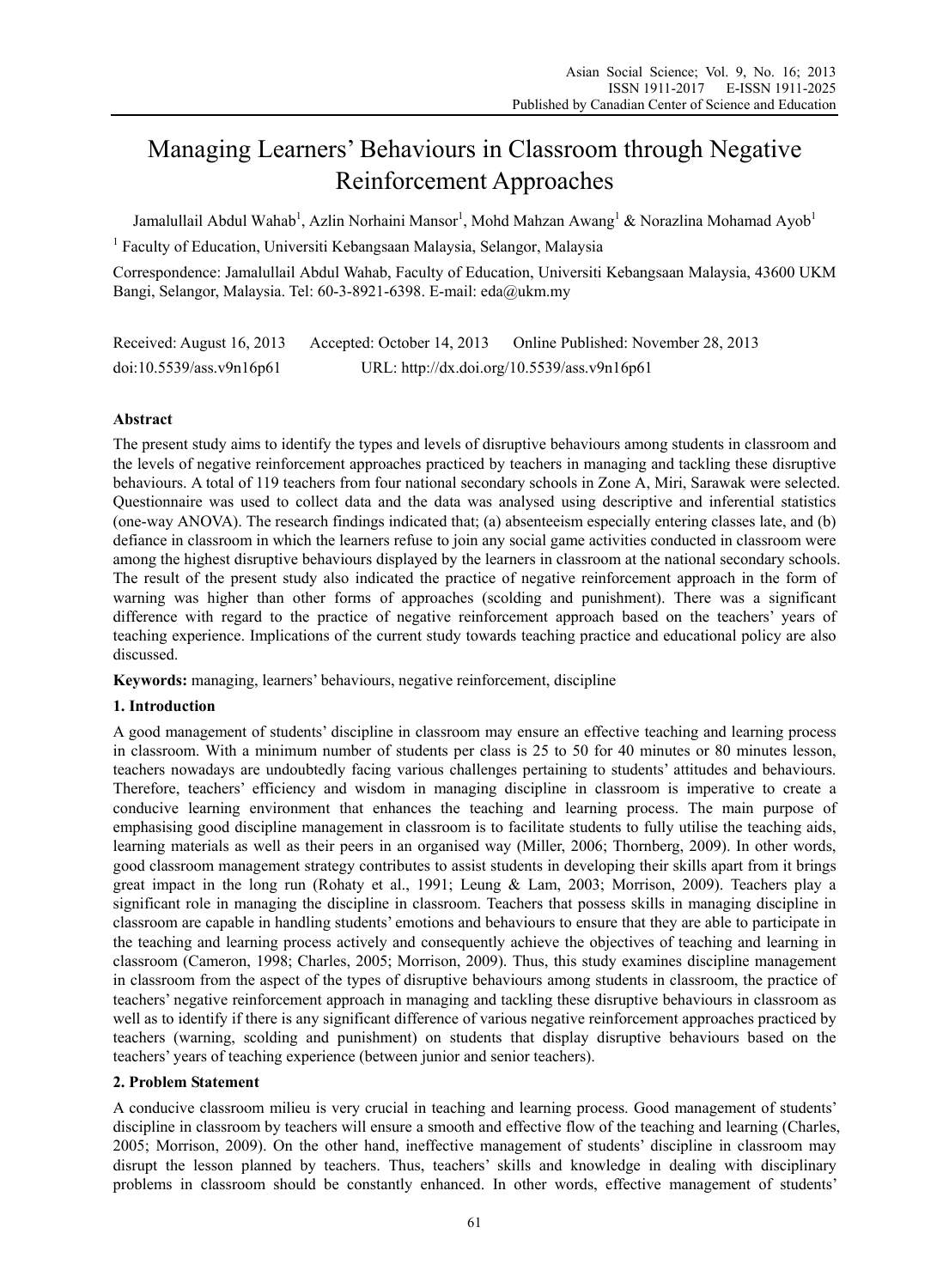discipline in classroom is tremendously influenced by the teachers' efficiency in teaching, in dealing with the students as well as in managing the facilities available and physical state of the classroom (Mok, 2004; Morrison, 2009). According to Charles (2005), there are 13 types of disciplinary problems that occur in school. He further stated that the common disciplinary problems occur in the classroom are students are making noise, defiance, daydreaming, vandalism, walking aimlessly around the classroom without permission and refuse to participate in the teaching and learning process being carried out.

Teachers who are highly skilled in classroom management would be able to decrease disciplinary problems occur in classroom. Teachers as managers in handling their students may use various approaches in reducing the students' disciplinary problems in classroom for instance through the use of negative reinforcement approach (Morrison, 2009). Negative reinforcement is an approach that may give some unfavourable experiences to students that display disruptive behaviours through approaches such as punishment and warning in the effort to prevent the same negative behaviours being repeated (Ee Ah Ming, 2001; Leung & Lam, 2003; Miller, 2006).

In order to ensure good discipline among students in classroom, teachers may effectively use the approach of punishment. Ee Ah Ming (2001) postulates that punishment is used to diminish and monitor disruptive behaviours displayed yet in the meantime it does not promote these negative behaviours among students as well as it helps to decrease the students' tendency in displaying such behaviours. The actions taken should be appropriate to the misbehaviours created and should be done through a mixture of approaches such as isolating problematic students from their group members, limiting their rights physically and giving them disparaging comments (Charles, 2005).

Managing students' discipline in classroom is not a simple task to be carried out especially when it involves majority of students who are academically poor (Ee Ah Ming, 2001). Failure in managing and controlling classroom can cause pressure among teachers which eventually may lead to burnout (Fernandez-Balboa, 1991). Having good personality, being dedicated and committed as well as possess intelligence and the ability to act rationally are to a great extent needed by a teacher in managing students' discipline in classroom to ensure a conducive classroom atmosphere that may lead to effective teaching and learning process (Cameron, 1998; Morrison, 2009).

The extent to which teachers are capable in managing discipline in classroom is very significant in making sure the aims and objectives of teaching and learning could be completely achieved. Research on managing students' discipline in classroom as the present study is vital since the findings may be of great help for teachers in school as guidelines in managing students' discipline in classroom effectively.

#### **3. Classroom Management Strategies**

Literature shows that many strategies can be used by teachers to manage classroom effectively (Awang et. al, 2013). This includes School-wide Positive Behaviour Intervention Support (Sugai & Hornet, 2002), Culturally Responsive Classroom Management (Monroe, 2009), and Whole-school Approach (Rogers, 2007). School-wide Positive Behaviour Intervention Support model (Sugai et al., 2000; Sugai & Hornet, 2002) posits that most students in school exhibit appropriate behaviour. Only a small percentage of students pose a very serious challenging behaviour. Due to this situation, the school management and teachers are supposed to have different approach in managing students' behaviour in school (Akin-Little, Little & Laniti, 2007). However, teachers' ability to carry out various techniques and strategies in dealing problematic students is questionable. Monroe (2009) suggests the importance of socio-cultural values for effective classroom management. According to this model, teachers' knowledge in student's cultural background helps teachers to manage classroom effectively. This informs that some strategies may be effective in certain school but controversial in other schools. For instance, corporal punishment is acceptable in Malaysia but it is illegal in the United Kingdom. Therefore, socio-cultural values need to be considered in designing the school disciplinary rules and regulations. The Whole-school Approach (Roger, 2007) posits that effective classroom management require a holistic approach where the school should have a specific vision and mission for positive learning ecology. Irrespective of these approaches, the basic principles of managing classroom are revolving around two continuums namely positive reinforcement and negative reinforcement.

Positive reinforcement refers to techniques used to encourage positive behaviour in pupils. This includes the use of praise, encouragement and rewards (Akin-Little, Little & Laniti, 2007). The basic principle of positive reinforcement is to encourage repetition of the desired behaviour in pupils. Positive reinforcement has a wide range of implementation in a school context. It involves how professionals communicate, interact, manage, deal and counsel pupils in a school. On the other hand, negative reinforcement refers to strategies used to eliminate or reduce undesired behaviour by taking away a negative condition as a consequence of the behaviour (Obenchain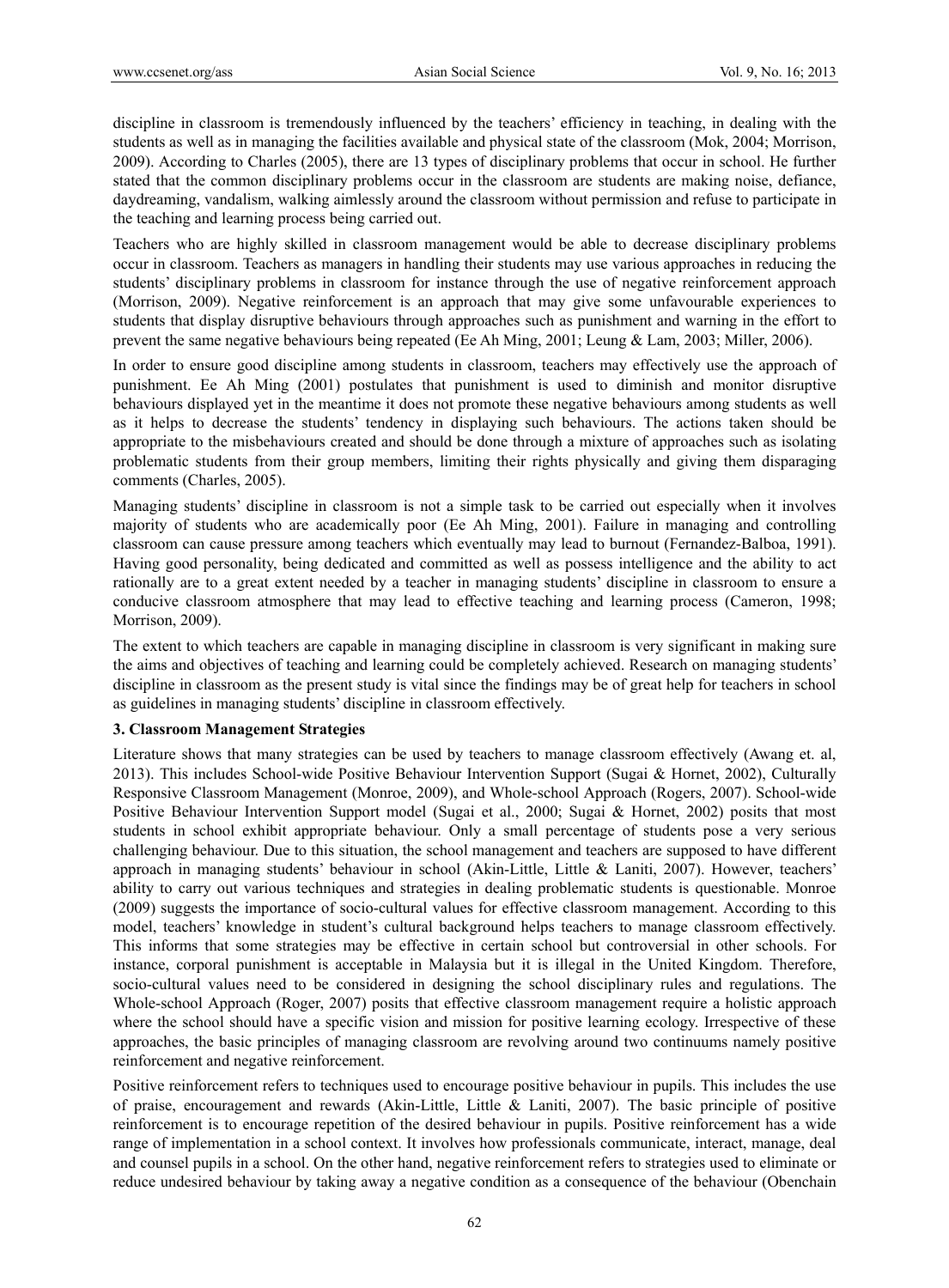& Taylor, 2005). This includes time-away, physical punishment, suspension and dismissal (Awang, Jindal-Snape & Barber, 2013).

# **4. Research Purpose and Objectives**

The present study is intended to examine the types of disruptive behaviours among students in classroom and the practice of teachers' negative reinforcement approach in managing and tackling these disruptive behaviours in classroom. This study specifically embarks on the following objectives:

1) To identify the types and levels of students' disruptive behaviours in classroom.

2) To identify the levels of negative reinforcement approaches (warning, scolding and punishment) practiced by teachers in dealing with disruptive behaviours among students in classroom.

3) To determine the significant difference of various negative reinforcement approaches practiced by teachers (warning, scolding and punishment) on students that display disruptive behaviours based on teachers' years of teaching experience.

### **5. Research Hypotheses**

There are four (4) null hypotheses constructed for this study:

Ho1 There is no significant difference with regard to the practice of negative reinforcement approach by teachers in the form of warning on students that display disruptive behaviours based on teachers' years of teaching experience.

Ho2 There is no significant difference with regard to the practice of negative reinforcement approach by teachers in the form of scolding on students that display disruptive behaviours based on teachers' years of teaching experience.

Ho3 There is no significant difference with regard to the practice of negative reinforcement approach by teachers in the form of punishment on students that display disruptive behaviours based on teachers' years of teaching experience.

### **6. Research Methodology**

This study which was carried out using survey as its instrumentation employed a stratified random sampling method. The participants consisted of 119 teachers from four national secondary schools in Zone A, Miri, Sarawak. All of these participants were teachers who have continuously been involved in teaching and learning in classroom daily. The present study used questionnaire which was adapted and developed by the researcher based on the conceptual framework of the study, literature review as well as views and reviews of those who are experts in this research area. The questionnaire which was related to types of discipline and actions taken to control discipline in classroom was adapted from Seet (2005). The questionnaire used in this study comprised three parts: Part A was pertaining to respondents demographic details, Part B was regarding disciplinary problems that occur in classroom and Part C was related to types of negative reinforcement taken on students that cause disciplinary problem in classroom. The respondents marked their responses on a 5-point Likert scale for the items in the questionnaire. Data gathered were analysed using SPSS 11.5.

#### **7. Research Findings**

The presentation of the research findings is categorized into two parts namely descriptive and inferential analyses. Descriptive analysis was used to explain objectives (1) and (2), while ANOVA was employed to expound objective (3).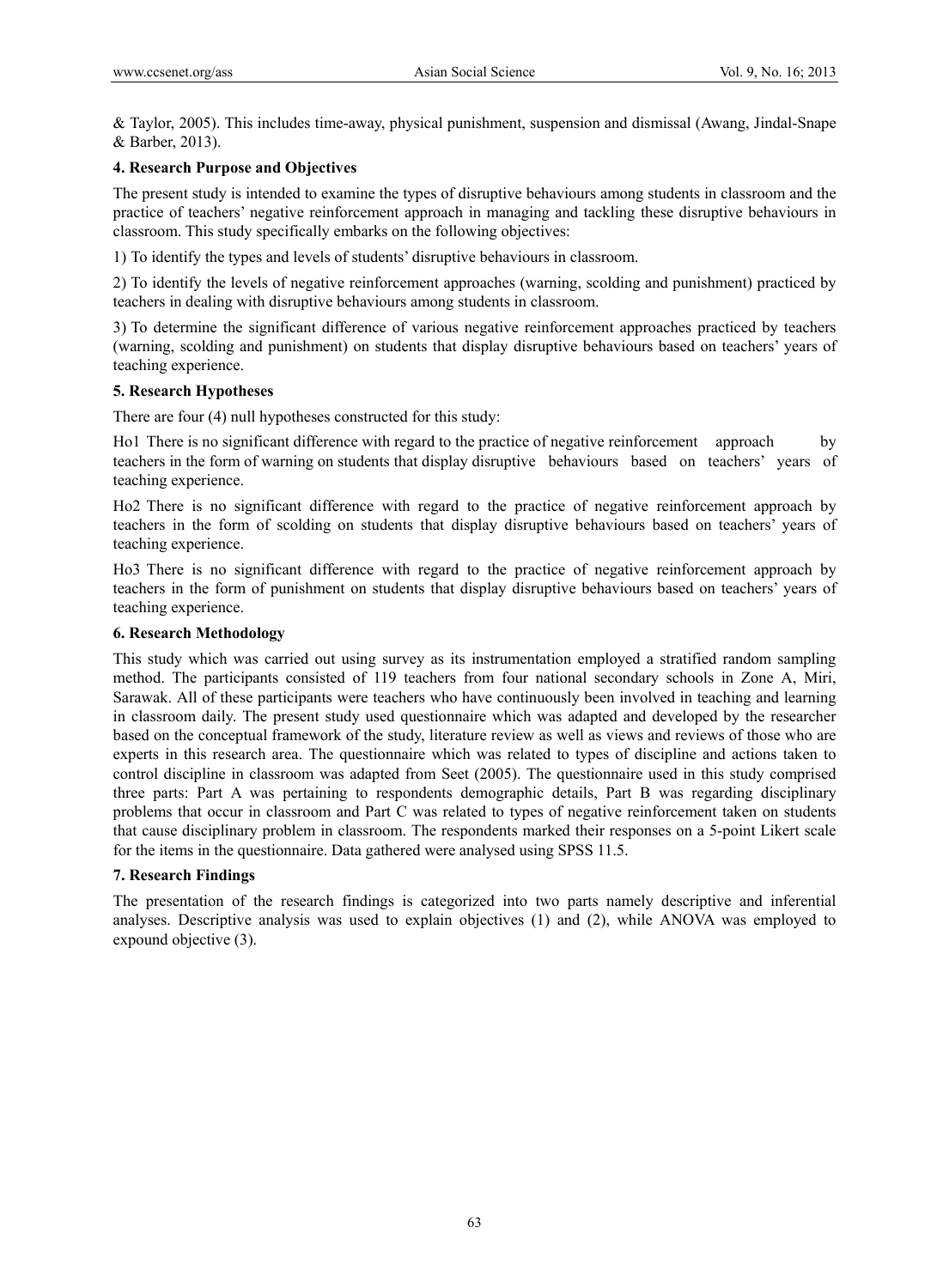# *7.1 Demographic Profile of Respondents*

| <b>Demographic Profile</b> |              | Frequency | Percent $(\% )$ |  |
|----------------------------|--------------|-----------|-----------------|--|
| Gender                     | Male         | 32        | 26.9            |  |
|                            | Female       | 87        | 73.1            |  |
|                            | <b>Total</b> | 119       | 100.0           |  |
| Ethnic                     | Malay        | 64        | 53.9            |  |
|                            | Chinese      | 20        | 16.8            |  |
|                            | Indian       | 3         | 2.5             |  |
|                            | Others       | 32        | 26.9            |  |
|                            | <b>Total</b> | 119       | <b>100.0</b>    |  |

# Table 1. Distribution of respondents by gender

The respondents of this study consisted of 119 teachers from four national secondary schools in Zone A, Miri, Sarawak. All of these participants were teachers who have continuously been involved in teaching and learning in daily classroom. Table 1 indicates the number of respondents based on gender. 87 respondents which are equal to 73.1% were female teachers while the remaining 32 respondents (26.9%) were male teachers. Based on the ethnicity category, 64 respondents which are an equivalent to 53.9% were Malays. This is followed by 32 respondents which are equal to 26.9% were teachers from other races that included the Sarawak Bumiputera (Aborigine). 20 respondents or 16.8% were Chinese while the remaining 3 respondents (2.5%) were Indians.

| Table 2. Distribution of respondents by years of teaching experience |  |  |
|----------------------------------------------------------------------|--|--|

| <b>Years of Teaching</b> | Frequency | Percent $(\% )$ |
|--------------------------|-----------|-----------------|
| Less than 1 year         | 38        | 31.9            |
| 1 to 5 years             | 30        | 25.2            |
| 6 to 10 years            | 21        | 17.6            |
| 11 years and above       | 30        | 25.2            |
| <b>Total</b>             | 119       | 100.0           |

With reference to Table 2, the distribution of respondents by years of teaching shows that 38 respondents (31.9%) had less than one year of teaching experience while 30 respondents or 25.2% had one to five years of teaching experience. This is followed by another 30 respondents that represent 25.2% of the total population studied that had more than 11 years of teaching experience while the other 21 respondents (17.6%) had six to 10 years of teaching experience.

*7.2 Types and Levels of Students' Disruptive Behaviours in Classroom* 

7.2.1 Making Verbal Disturbance or Noise during Teaching Activity

The research findings obtained from the respondents pertaining to types of verbal disturbances created during teaching activity that affect the types of negative reinforcement approaches practiced by teachers were interpreted using Jamil Mean Score (1993) as indicated in Table 3.

|  |  |  | Table 3. Mean score interpretation |
|--|--|--|------------------------------------|
|--|--|--|------------------------------------|

| <b>Mean Score</b> | Interpretation |
|-------------------|----------------|
| $1.00 - 2.33$     | Low            |
| $2.34 - 3.66$     | Moderate       |
| $3.67 - 5.00$     | High           |

Source: Adapted from Jamil (1993)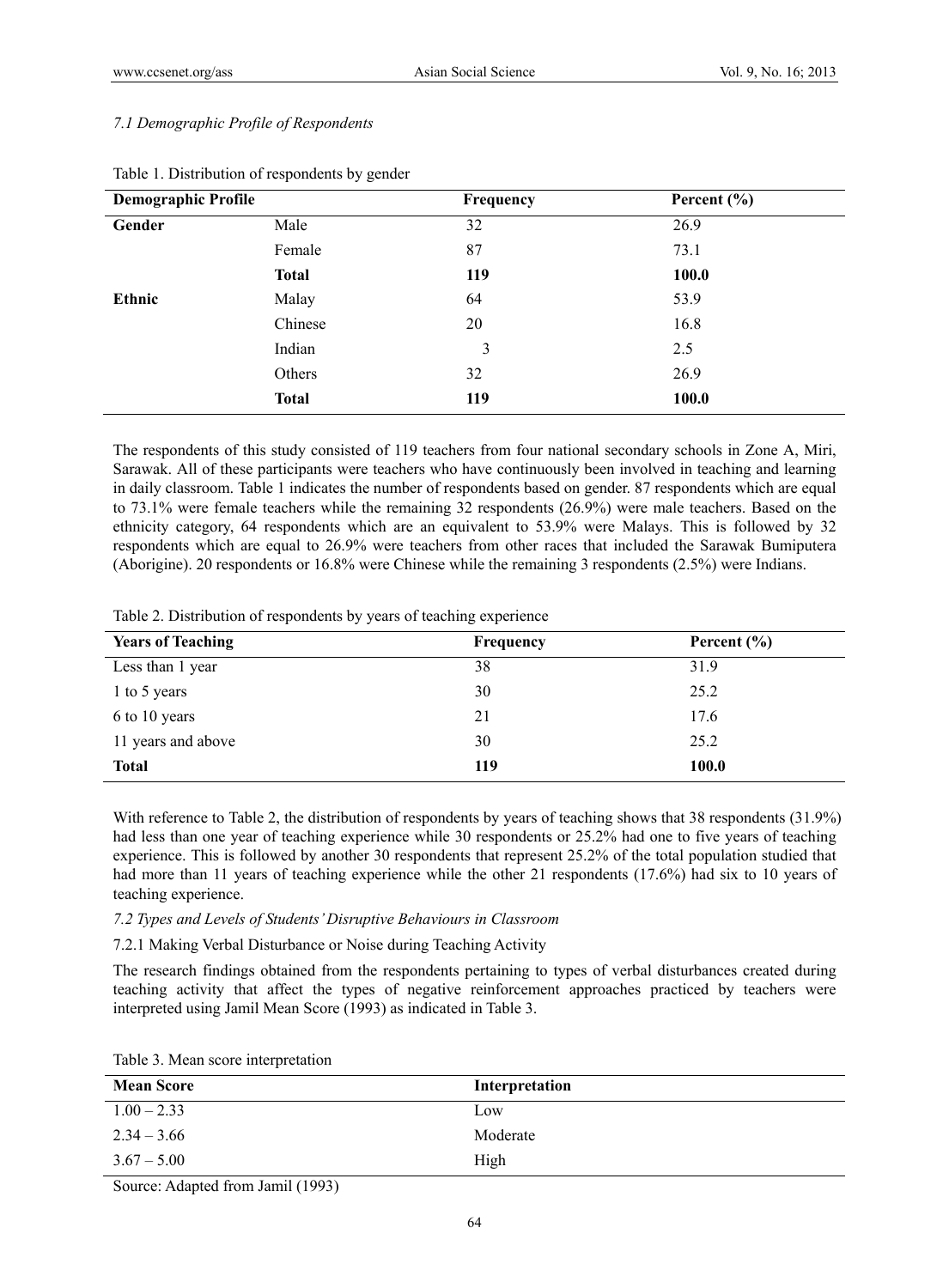Table 4 demonstrates the mean and standard deviation of each item related to disruptive behaviour involving verbal disturbances or noise created during teaching activity. In general the level of disruptive behaviours involving verbal disturbances created during teaching activity was moderate in which the total mean score was 2.600 and the standard deviation was 1.131. The mean score of talking while teacher is teaching was moderate that was 3.227 followed by the action of laughing loudly with other students that was M=2.874 (moderate). The action of making verbal disturbance in the form of whistling while the teacher is teaching was low with a mean score of 2.294.

Table 4. Means and standard deviations of making verbal disturbance or noise during teaching activity occur in classroom

| No. | <b>Item</b>                                                               | Mean    | <b>SD</b> |
|-----|---------------------------------------------------------------------------|---------|-----------|
|     | Talking while teacher is teaching.                                        | 3.227   | 1.145     |
| 2   | Asking too many questions that disrupt teachers' concentration to teach.  | 2.344   | 1.077     |
|     | Singing while teacher is teaching.                                        | 2.429   | 1.176     |
| 4   | Laughing loudly with other students.                                      | 2.874   | 1.038     |
|     | Whistling while teacher is teaching.                                      | 2 2 9 4 | 1.203     |
| 6   | Purposely dropping items on the floor with the intention to create noise. | 2.403   | 1.145     |
|     | <b>Total Score</b>                                                        | 2.600   | 1.131     |

# 7.2.2 Disrespectful Problems

Table 5 indicates the mean and standard deviation of each item with reference to disrespectful problems that occur in classroom. In general, the level of disrespectful problems that occur in classroom was moderate (M=2.771, SD=1.004). Problem involving students who are not properly attired was at a moderate level with a mean score of 3.286. This is followed by keeping long and messy hair  $(M=3.017)$  as well as curling lips when reprimanded by teacher (M=2.412) in which both were at moderate level.

|  | Table 5. Means and standard deviations of disrespectful problems occur in classroom |
|--|-------------------------------------------------------------------------------------|
|--|-------------------------------------------------------------------------------------|

| No. | Item                                                                           | Mean  | <b>SD</b> |
|-----|--------------------------------------------------------------------------------|-------|-----------|
| 1.  | Not properly attired.                                                          | 3.286 | 1.194     |
| 2.  | Keeping long and messy hair.                                                   | 3.017 | 0.048     |
| 3.  | Keeping long and uncut nails.                                                  | 2.655 | 1.160     |
| 4.  | Using offensive language towards other students.                               | 2.639 | 0.936     |
| 5.  | Curling lips when reprimanded by teacher.                                      | 2.412 | 0.986     |
| 6.  | Rolling eyes or snorting or pulling faces when reprimanded by teacher.         | 2.613 | 0.921     |
| 7.  | Refuse to sit down while teacher is teaching.                                  | 2.513 | 0.937     |
| 8.  | Staring out of the classroom while teacher is teaching.                        | 3.143 | 0.932     |
| 9.  | Shoving chair and desk while teacher is teaching.                              | 2.748 | 1.277     |
| 10. | Swearing at other students.                                                    | 2.521 | 1.294     |
| 11. | Shouting at other students.                                                    | 2.789 | 1.049     |
| 12. | Making fun of other students.                                                  | 2.941 | 1.002     |
| 13. | Making fun of other students by calling them using impolite/negative<br>names. | 3.000 | 0.957     |
| 14. | Yelling at teacher.                                                            | 2.605 | 1.230     |
| 15. | Fighting when having different opinion with group members.                     | 2.681 | 1.134     |
|     | <b>Total Score</b>                                                             | 2.771 | 1.004     |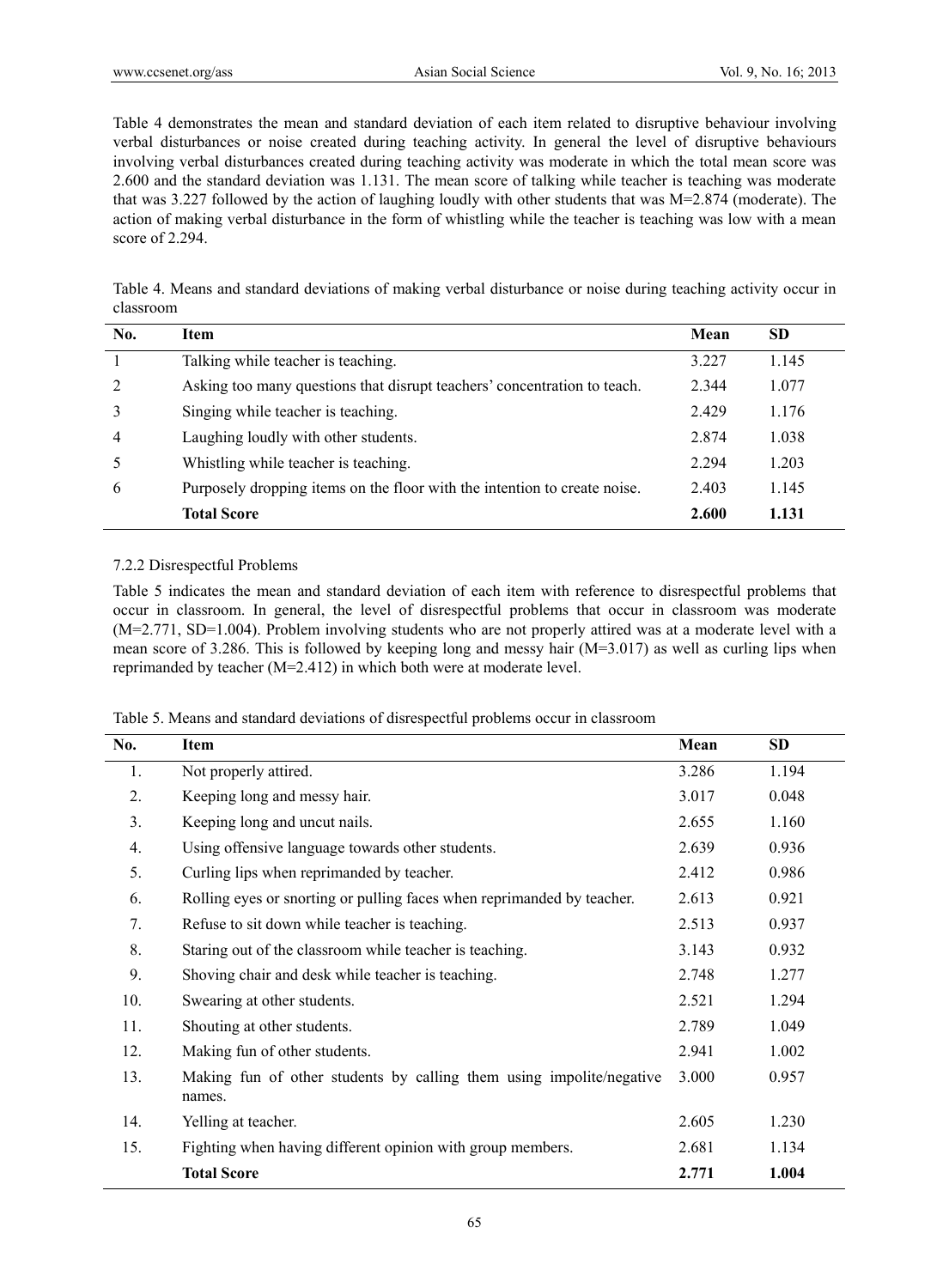## 7.2.3 Absenteeism

An overview of the results in Table 1.6 shows that the level of absenteeism that occurs in classroom in general was at a moderate level with a mean score of 2.980 and a standard deviation of 1.063. The act of entering class late was moderate (M=3.471) followed by skipping classes with a mean score of 2.857. In addition, the act of leaving classroom without permission also appeared to be moderate (M=2.613).

| Table 6. Means and standard deviations of absenteeism problems in classroom |  |
|-----------------------------------------------------------------------------|--|
|-----------------------------------------------------------------------------|--|

| No. | Item                                 | Mean  | <b>SD</b> |
|-----|--------------------------------------|-------|-----------|
|     | Skipping classes                     | 2.857 | 1.091     |
| 2.  | Leaving classroom without permission | 2.613 | 1.026     |
|     | Entering class late                  | 3.471 | 1.072     |
|     | <b>Total Score</b>                   | 2.980 | 1.063     |

# 7.2.4 Vandalism

Based on Table 7, it is noted that vandalism that occurs in classroom seemed to be at a moderate level with a total mean score of 2.800 and a standard deviation of 0.996. The act of doodling desk or book was moderate with a mean score of 3.260 followed by dragging chair (M=3.210) which was moderate as well. Additionally, the act of tearing up own book or others' was also at a moderate level with a mean score of 2.118.

| Table 7. Means and standard deviations of vandalism in classroom |  |  |  |  |  |  |
|------------------------------------------------------------------|--|--|--|--|--|--|
|------------------------------------------------------------------|--|--|--|--|--|--|

| No.            | <b>Item</b>                            | Mean  | <b>SD</b> |
|----------------|----------------------------------------|-------|-----------|
| 1.             | Doodling desk or book                  | 3.260 | 0.995     |
| 2.             | Leaning on the back legs of a chair    | 3.008 | 1.061     |
| 3.             | Dragging chair                         | 3.210 | 0.955     |
| $\overline{4}$ | Knocking on desk                       | 2.950 | 0.928     |
| 5.             | Ripping up other students' work        | 2.244 | 0.956     |
| 6.             | Tearing up own book or other students' | 2.118 | 1.082     |
|                | <b>Total Score</b>                     | 2.800 | 0.996     |

# 7.2.5 Gangsterism

As shown in Table 8, gangsterism that occurs in classroom was at a moderate level (M=2.407, SD=1.067). The action of seizing or stealing others' belongings was moderate with a mean score of 2.613 followed by the action of throwing objects to others (M=2.588) as well as tugging on others' clothes with a mean score of 2.546. In contrast, the action of receiving bribe was low (M=1.908).

Table 8. Means and standard deviations of gangsterism in classroom

| No. | <b>Item</b>                            | Mean  | <b>SD</b> |
|-----|----------------------------------------|-------|-----------|
| 1.  | Physically hurting others              | 2.412 | 1.153     |
| 2.  | Threatening others                     | 2.387 | 1.074     |
| 3.  | Receiving bribe                        | 1.908 | 0.965     |
| 4.  | Tugging on others' clothes             | 2.546 | 1.155     |
| 5.  | Seizing or stealing others' belongings | 2.613 | 1.018     |
| 6.  | Throwing objects to others             | 2.588 | 1.182     |
| 7.  | Pinching others                        | 2.395 | 0.922     |
|     | <b>Total Score</b>                     | 2.407 | 1.067     |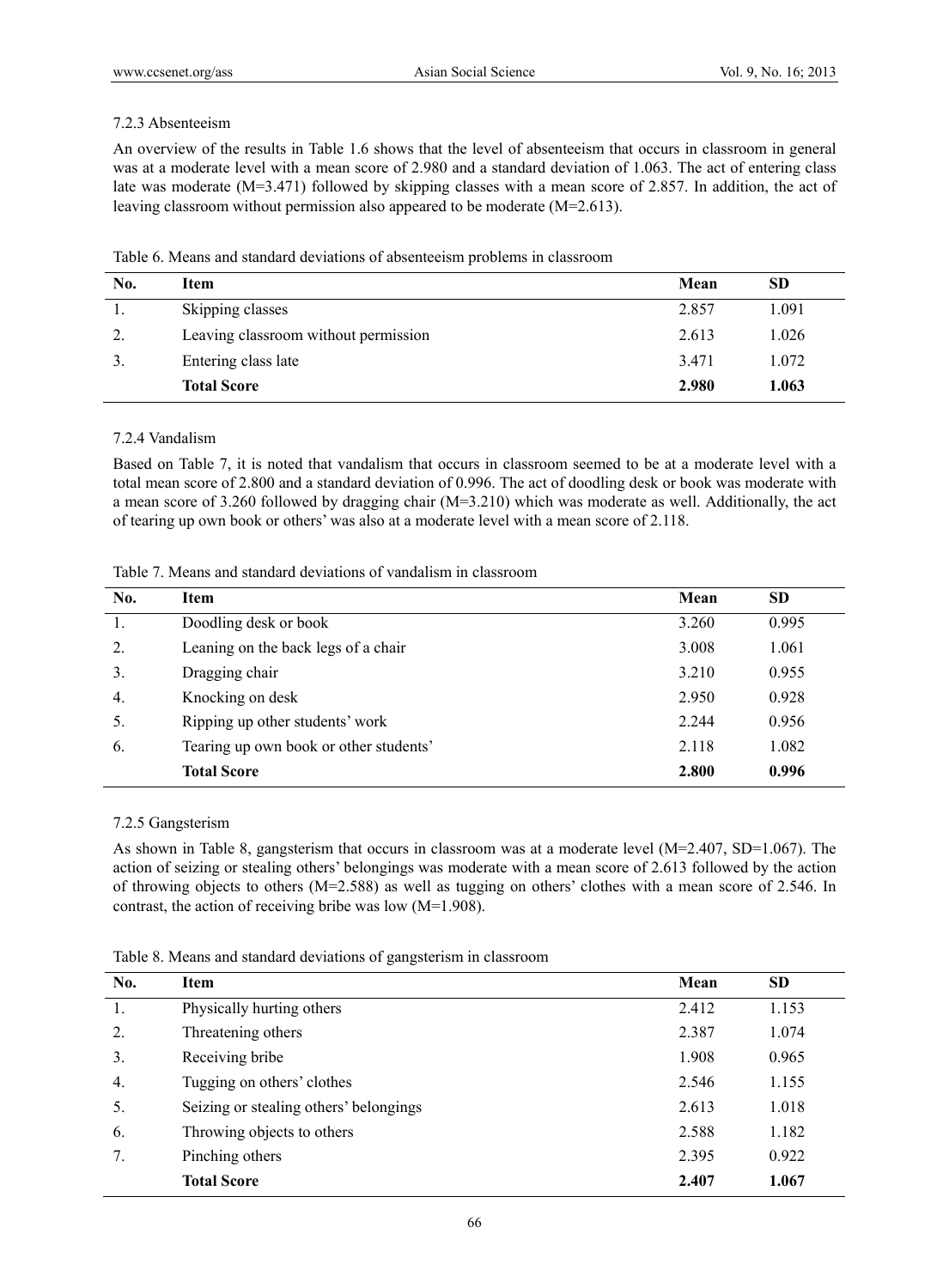# 7.2.6 Defiance

As depicted in Table 9, it is noted that problems related to defiance were at a moderate level with a mean score of 3.135 and a standard deviation of 1.092. The action of refusing to concentrate on or cooperate in classroom activities had a moderate mean score of 3.437. This is followed by refuse to get involved in classroom activities (M=3.378) and refuse to join any social game activities conducted in classroom (M=3.344). Besides, stealing or dispossessing others' belongings was also at a moderate level (M=2.698).

| No. | <b>Item</b>                                                                                                           | Mean  | <b>SD</b> |
|-----|-----------------------------------------------------------------------------------------------------------------------|-------|-----------|
| 1.  | Sleeping while teacher is teaching.                                                                                   | 3.294 | 1.052     |
| 2.  | Refuse to join any activities conducted in classroom.                                                                 | 3.378 | 0.854     |
| 3.  | Refuse to join any social game activities conducted in classroom.                                                     | 3.344 | 1.100     |
| 4.  | Refuse to concentrate on or cooperate in activities conducted in classroom.                                           | 3.437 | 1.102     |
| 5.  | Refuse to share equipment with others.                                                                                | 2.773 | 1.196     |
| 6.  | Walking around aimlessly in classroom.                                                                                | 2.933 | 1.198     |
| 7.  | Jesting while running after one another with other student in classroom.                                              | 3.025 | 1.238     |
| 8.  | Drinking during teaching and learning session.                                                                        | 3.176 | 1.132     |
| 9.  | Littering.                                                                                                            | 3.294 | 0.977     |
| 10. | Eating candies or chewing gum.                                                                                        | 3.235 | 1.132     |
| 11. | Complaining while completing tasks given by teacher.                                                                  | 3.294 | 0.857     |
| 12. | Keeping silent or refuse to respond to teacher although the teacher is<br>asking for students' response individually. | 2.882 | 1.051     |
| 13. | Stealing or dispossessing others' belongings.                                                                         | 2.698 | 1.305     |
|     | <b>Total Score</b>                                                                                                    | 3.135 | 1.092     |

# 7.2.7 Sexual Harassment Problems

With regard to Table 10, the total mean score of 1.189 and a standard deviation of 0.489 signify that sexual harassment problems that occur in classroom were moderate. It is discovered that the action of harassing student from the opposite gender was higher  $(M=1.201)$  than of the same gender  $(M=1.176)$ .

|  |  |  |  | Table 10. Means and standard deviations of sexual harassment problems occur in classroom |  |  |
|--|--|--|--|------------------------------------------------------------------------------------------|--|--|
|  |  |  |  |                                                                                          |  |  |

| No. | Item                                                 | Mean  | SD    |
|-----|------------------------------------------------------|-------|-------|
|     | Sexually harassing student from the opposite gender. | .201  | 0.497 |
|     | Sexually harassing student of similar gender.        | 1.176 | 0.481 |
|     | <b>Total Score</b>                                   | 1.189 | 0.489 |

*7.3 Negative Reinforcement Approaches Practiced by Teachers in Dealing with Disruptive Behaviours in Classroom* 

### 7.3.1 Warning

Table 11 indicates the mean score and standard deviation of each item with regard to the practice of negative reinforcement approach in the form of warning. Generally, the total mean score of the practice of negative reinforcement approach in the form of warning was high (M=4.074) with a standard deviation of 1.415. The approach of demonstrating and explaining to the students of the appropriate behaviours to be displayed whenever any of the students misbehaves had a high mean score of 4.571 followed by informing the students that the displayed behaviours are inappropriate in a subtle way with a mean score of 4.193. Apart from that, the teachers' approach at developing the students' behaviours by continuously giving encouragement to them to display good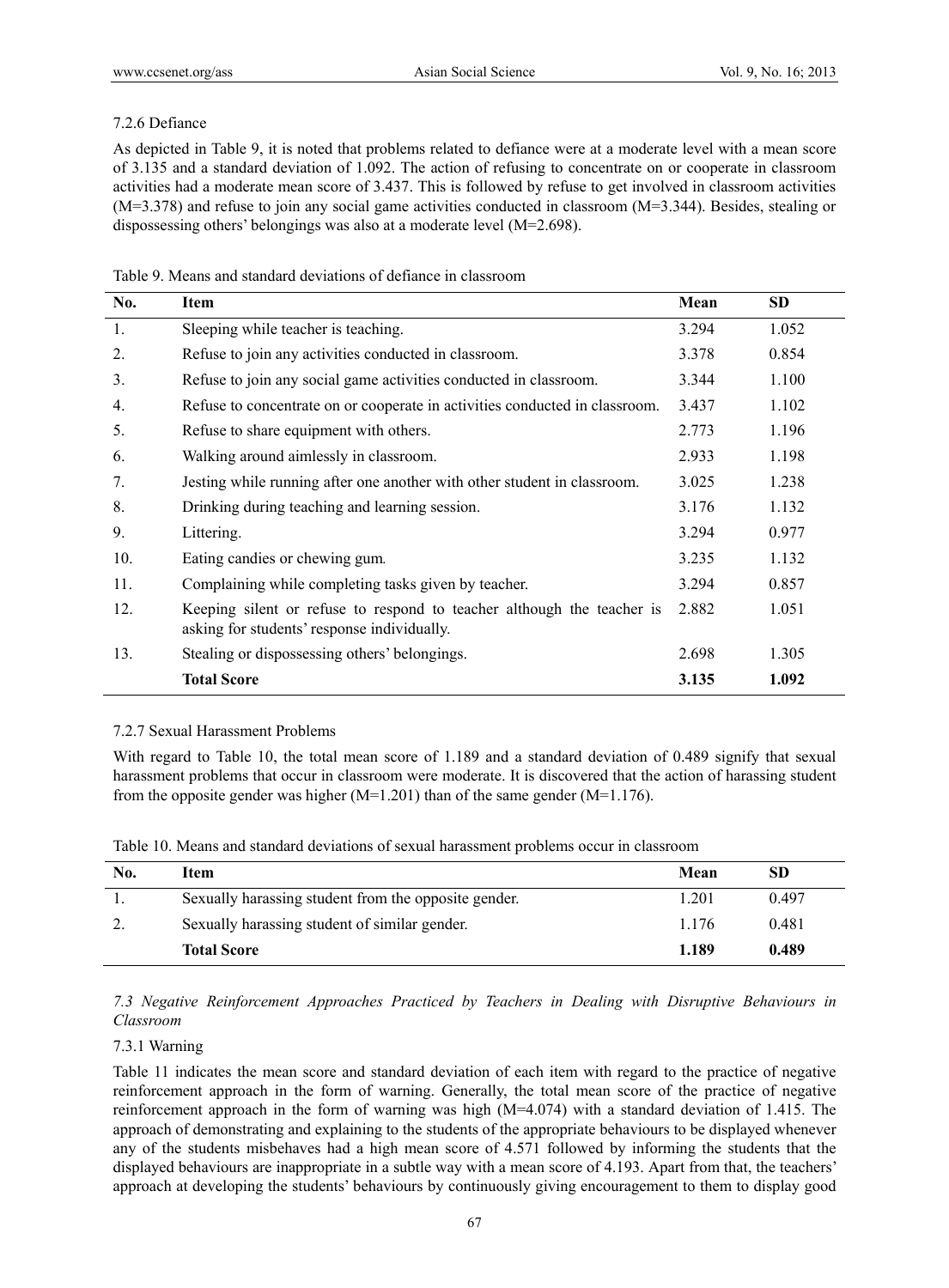behaviours at all times was also at a high level with a mean score of 4.184. On the contrary, the approach of the teachers telling the students of the disruptive behaviours committed by their friends and advising them to avoid doing so was at a moderate level with a mean score of 3.546.

Table 11. Means and standard deviations of negative reinforcement approaches in the form of warning in dealing with disruptive behaviours occur in classroom

| No.              | <b>Item</b>                                                                                                                             | Mean  | <b>SD</b> |
|------------------|-----------------------------------------------------------------------------------------------------------------------------------------|-------|-----------|
| 1.               | Informing the students that the displayed behaviours are inappropriate in a<br>subtle way.                                              | 4.193 | 0.740     |
| $\overline{2}$ . | Demonstrating and explaining to the students of the appropriate<br>behaviours to be displayed whenever any of the students misbehaves.  | 4.571 | 4.738     |
| $\overline{3}$ . | The teachers telling the students of the disruptive behaviours committed 3.546<br>by their friends and advising them to avoid doing so. |       | 1.133     |
| $\overline{4}$ . | Informing the students the displayed behaviours are inappropriate and later<br>showing the appropriate ones.                            | 3.983 | 0.823     |
| 5.               | Developing the students' behaviours by continuously<br>giving<br>encouragement to them to display good behaviours at all times.         | 4.184 | 0.853     |
| 6.               | Informing the students that the teachers would be very disappointed with 3.924<br>students who display disruptive behaviours.           |       | 0.884     |
| $7_{\cdot}$      | Warn the students who display disruptive behaviours before penalising<br>them.                                                          | 4.118 | 0.738     |
|                  | <b>Total Score</b>                                                                                                                      | 4.074 | 1.415     |

### 7.3.2 Scolding/Threatening/Complaining/Coercion

Table 12 shows the mean score and standard deviation of each item with regard to the practice of negative reinforcement approach in the form of scolding or threatening or complaining or coercion towards students who display disruptive behaviours. The practise of this approach was moderate as indicated by the total mean score of 2.394 and a standard deviation of 1.053. The approach of looking at the students who display disruptive behaviours with frustration and anger was at a moderate level with a mean score of 2.983 followed by threatening the students that those who repeat the same disruptive behaviours will be punished (M=2.938). The next popular approach practised was scolding the students who display disruptive behaviours individually with a mean score of 2.932 while the act of cursing at the students with disruptive behaviour was low with a mean score of 1.285.

|  |  |  |  | Table 12. Means and standard deviations of negative reinforcement approaches in the form of        |  |  |  |
|--|--|--|--|----------------------------------------------------------------------------------------------------|--|--|--|
|  |  |  |  | scolding/threatening/complaining/coercion in dealing with disruptive behaviours occur in classroom |  |  |  |

| No.         | <b>Item</b>                                                                                        | Min   | S.P   |
|-------------|----------------------------------------------------------------------------------------------------|-------|-------|
| 1.          | Scolding students who display disruptive behaviours individually.                                  | 2.932 | 1.307 |
| 2.          | Cursing at students who display disruptive behaviours.                                             | 1.285 | 0.749 |
| 3.          | Yelling at disruptive behaviours displayed right away.                                             | 2.613 | 1.180 |
| 4.          | Looking at the students who display disruptive behaviours with frustration<br>and anger.           | 2.983 | 0.883 |
| 5.          | Humiliating the students who display disruptive behaviours.                                        | 1.823 | 0.980 |
| 6.          | Keeping silent and wait for the disruptive behaviours displayed to end.                            | 2.529 | 1.247 |
| $7_{\cdot}$ | Threatening the students that those who repeat the same disruptive<br>behaviours will be punished. | 2.938 | 1.038 |
| 8.          | Bringing the students to see the principal or the discipline teacher.                              | 2.344 | 1.100 |
| 9.          | Forcing the students to apologise.                                                                 | 2.101 | 0.993 |
|             | <b>Total Score</b>                                                                                 | 2.394 | 1.053 |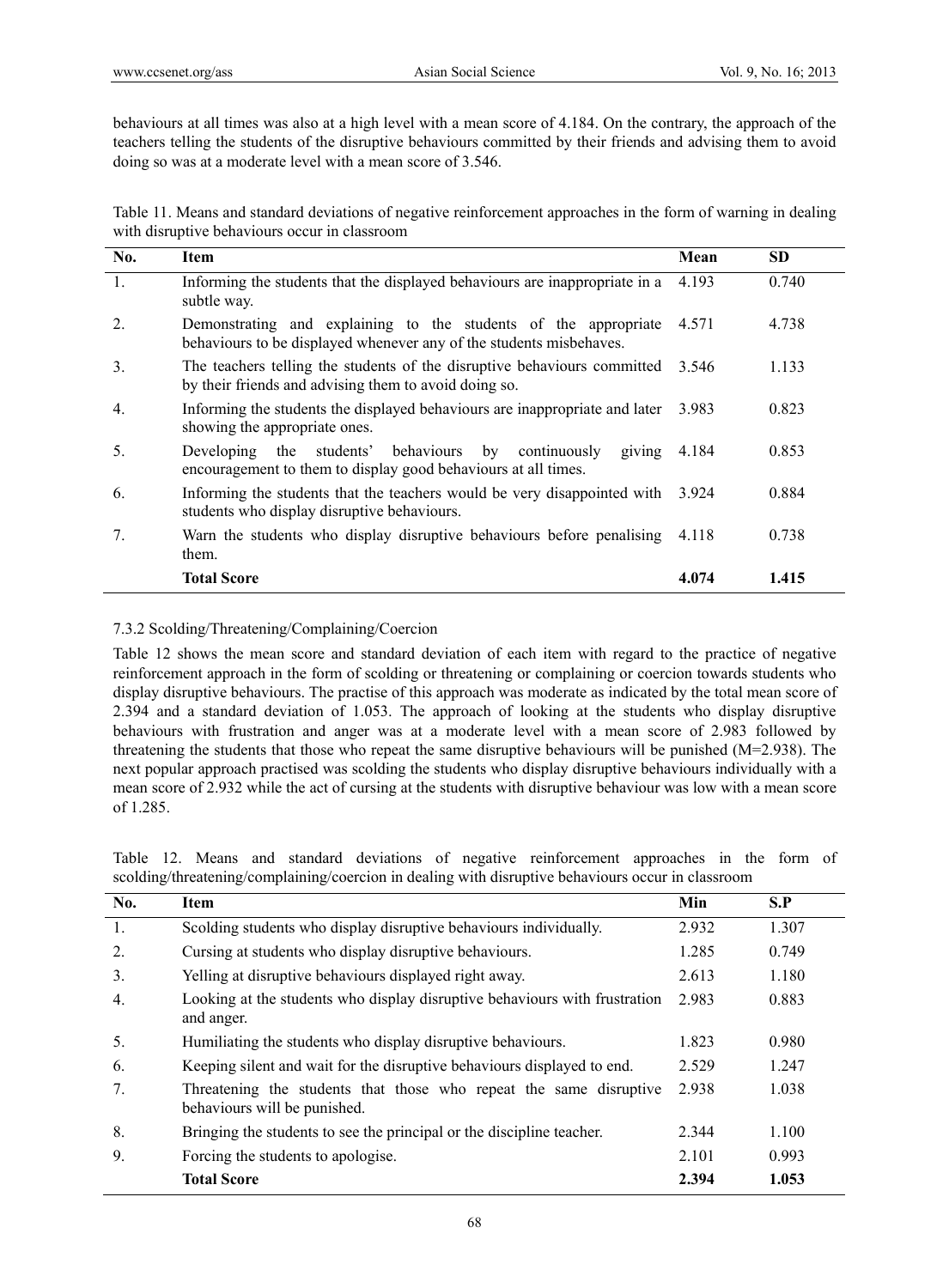## 7.3.3 Penalty/Punishment

An overview of the results in Table 13 shows that the practice of negative reinforcement approach in the form of punishment in general was low with a total mean score of 2.042 and a standard deviation of 1.012. The action of ordering the students to clean the classroom or asking them to help the teachers was at a moderate level (M=3.067) and the approach of not giving any special treatment towards students who misbehave was also moderate with a mean score of 2.908. The approach of disallowing the students to eat their favourite food such as sweets was at a moderate level  $(M=2.832)$  while the action of calling the students with names of disliked animals in the classroom was low with a mean score of 1.101.

| Table 13. Means and standard deviations of negative reinforcement approaches in the form of punishment in |  |  |
|-----------------------------------------------------------------------------------------------------------|--|--|
| dealing with disruptive behaviours occur in classroom                                                     |  |  |

| No. | <b>Item</b>                                                                                                                               | Mean  | <b>SD</b> |
|-----|-------------------------------------------------------------------------------------------------------------------------------------------|-------|-----------|
| 1.  | Disallowing the misbehaved students to do their favourite activities.                                                                     | 2.513 | 1.141     |
| 2.  | Disallowing the misbehaved students to play during recess.                                                                                | 1.580 | 0.979     |
| 3.  | Disallowing the misbehaved students to join any activities conducted in<br>classroom.                                                     | 1.563 | 0.980     |
| 4.  | Disallowing the misbehaved students to eat their favourite food such as<br>sweets.                                                        | 2.832 | 1.514     |
| 5.  | Not giving any special treatment towards misbehaved students.                                                                             | 2.908 | 1.058     |
| 6.  | Seizing or throwing away the belongings of students who display<br>disruptive behaviours.                                                 | 1.748 | 1.099     |
| 7.  | Giving an unfavourable or painful punishment after displaying any<br>disruptive behaviour.                                                | 1.874 | 1.038     |
| 8.  | Calling the students with names of disliked animals in the classroom.                                                                     | 1.101 | 0.354     |
| 9.  | Separating the misbehaved students to other places without talking to them<br>or looking at them or changing them to a more fun activity. | 1.530 | 0.900     |
| 10. | Ordering the students to clean the classroom or asking them to help the<br>teachers.                                                      | 3.067 | 1.014     |
| 11. | Ignoring the students who display disruptive behaviours.                                                                                  | 1.958 | 1.003     |
| 12. | Penalising the misbehaved students physically such as a push-up.                                                                          | 2.084 | 1.139     |
| 13. | Caning the students on their hands.                                                                                                       | 1.849 | 1.147     |
| 14. | Penalising the students by ordering them to stand still throughout the<br>lesson.                                                         | 2.286 | 0.949     |
| 15. | Penalising students by ordering them to copy out sentences.                                                                               | 1.689 | 0.918     |
| 16. | Giving extra work as a penalty.                                                                                                           | 2.092 | 0.957     |
|     | <b>Total Score</b>                                                                                                                        | 2.042 | 1.012     |

*7.4 The Practices of Different Negative Reinforcement Approaches (Warning, Scolding and Punishment) on Students with Disruptive Behaviours Based on Teachers' Years of Teaching Experience* 

Ho1 There is no significant difference with regard to the practice of negative reinforcement approach by teachers in the form of warning on students that display disruptive behaviours based on teachers' years of teaching experience.

Table 14 indicates the difference in the mean scores of negative reinforcement approach in the form of warning practiced in classroom by teachers based on the teachers' years of teaching experience. Based on the one-way ANOVA test performed, it was noted that F=4.333, *p* (0.006) < 0.05. Therefore, Ho1 was rejected as the *p*-value was significant. This indicated that there was a significant difference with regard to the practice of negative reinforcement approach by teachers in the form of warning on students that display disruptive behaviours based on teachers' years of teaching experience.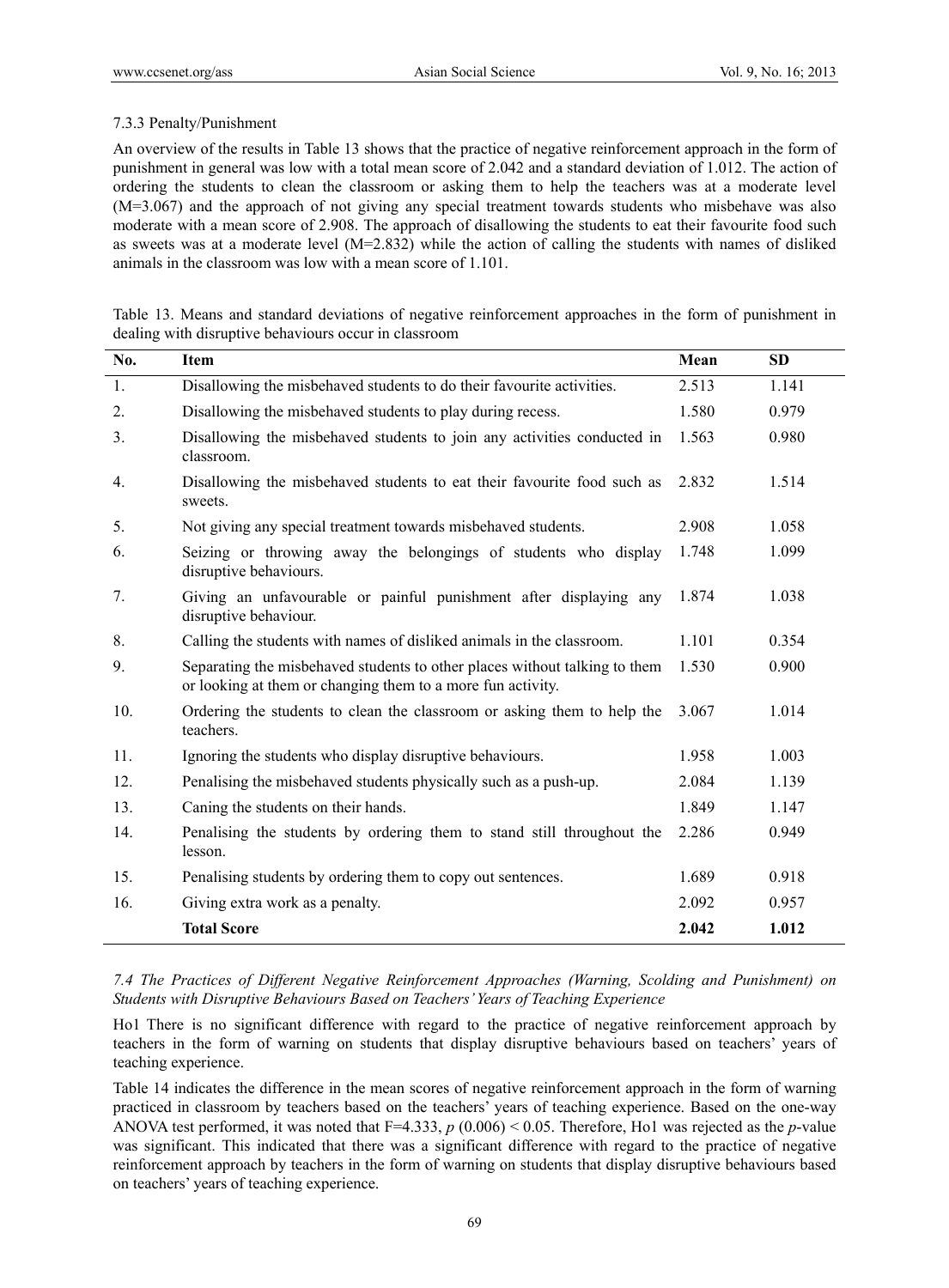| <b>Years of Teaching</b> | N   | Mean  | F     | Sig(P) |
|--------------------------|-----|-------|-------|--------|
| Less than 1 year         | 38  | 3.744 | 4.333 | .006   |
| 1 to 5 years             | 30  | 4.152 |       |        |
| 6 to 10 years            | 21  | 4.204 |       |        |
| 11 years and above       | 30  | 4.205 |       |        |
|                          | 119 | 4.076 |       |        |
|                          |     |       |       |        |

Table 14. ANOVA between the practices of negative reinforcement approach (warning) by teachers in dealing with disruptive behaviours in classroom and teachers' years of teaching experience

Significance level at  $\leq 0.05$ 

Ho2 There is no significant difference with regard to the practice of negative reinforcement approach by teachers in the form of scolding on students that display disruptive behaviours based on teachers' years of teaching experience.

Table 15 demonstrates the difference in the mean scores of negative reinforcement approach in the form of scolding practiced in classroom by teachers based on the teachers' years of teaching experience. Based on the one-way ANOVA test performed, it was noted that F=7.894, *p* (0.000) < 0.05. Therefore, Ho2 was rejected as the *p*-value was significant. This indicated that there was a significant difference with regard to the practice of negative reinforcement approach by teachers in the form of scolding on students that display disruptive behaviours based on teachers' years of teaching experience.

Table 15. ANOVA between the practices of negative reinforcement approach (scolding) by teachers in dealing with disruptive behaviours in classroom and teachers' years of teaching experience

| Sig(P) |  |
|--------|--|
| .000   |  |
|        |  |
|        |  |
|        |  |
|        |  |
|        |  |

Significance level at  $\leq 0.05$ 

Ho3 There is no significant difference with regard to the practice of negative reinforcement approach by teachers in the form of punishment on students that display disruptive behaviours based on teachers' years of teaching experience.

Table 16 indicates the difference in the mean scores of negative reinforcement approach in the form of punishment practiced in classroom by teachers based on the teachers' years of teaching experience. Based on the one-way ANOVA test performed, it was noted that  $F=4.735$ ,  $p(0.004) < 0.05$ . Thus, Ho3 was rejected as the *p*-value was significant. This indicated that there was a significant difference with regard to the practice of negative reinforcement approach by teachers in the form of punishment on students that display disruptive behaviours based on teachers' years of teaching experience.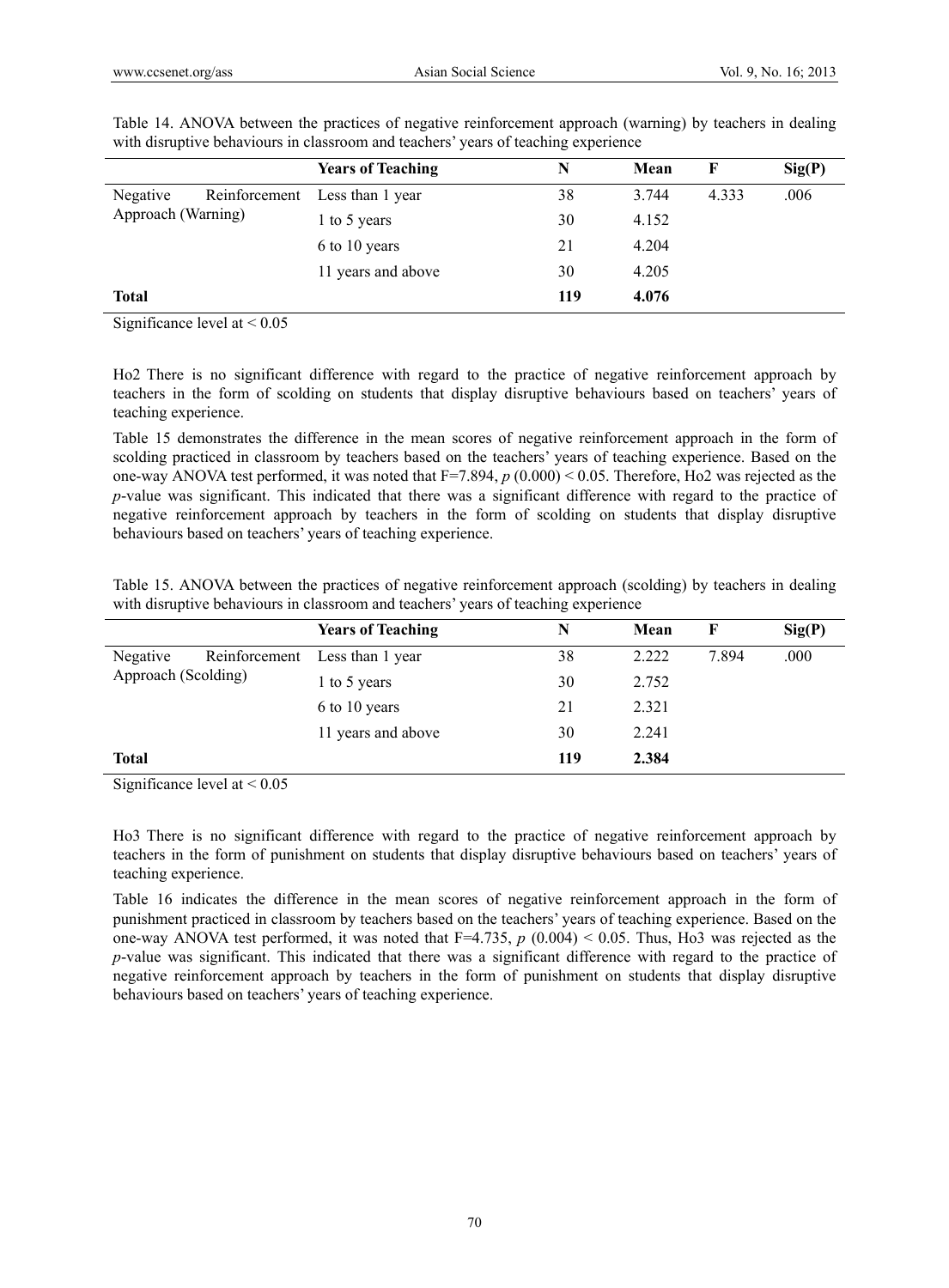|                                   |               | <b>Years of Teaching</b> | N   | Mean  | F     | Sig(P) |
|-----------------------------------|---------------|--------------------------|-----|-------|-------|--------|
| Negative<br>Approach (Punishment) | Reinforcement | Less than 1 year         | 38  | 1.914 | 4.735 | .004   |
|                                   |               | 1 to 5 years             | 30  | 2.142 |       |        |
|                                   |               | 6 to 10 years            | 21  | 2.298 |       |        |
|                                   |               | 11 years and above       | 30  | 1.925 |       |        |
| <b>Total</b>                      |               |                          | 119 | 2.070 |       |        |

Table 16. ANOVA between the practices of negative reinforcement approach (punishment) by teachers in dealing with disruptive behaviours in classroom and teachers' years of teaching experience

Significance level at < 0.05

#### **8. Conclusion and Discussion**

The findings indicate that the most prevailing disciplinary problem occurs in classroom is truancy that is entering classes late with a mean score of 3.471. This is followed by refuse to concentrate on or cooperate in activities conducted in classroom with a mean score of 3.437 and not properly attired (M=3.286). All these are examples of several disciplinary problems from 13 major disciplinary problems suggested by Charles (2005). The findings further indicate that the most dominant disruptive behaviours occur in classroom are closely related to the attitude and personality of the students. This probably is due to lack of moral values instilled and practiced apart from having lack of self-awareness among the students themselves (Thornberg, 2009).

This study also illustrates the most frequent negative reinforcement approaches practiced by teachers in dealing with disruptive behaviours in classroom are demonstrating and explaining to the students of the appropriate behaviours to be displayed whenever any of the students misbehaves with a mean score of 4.571 which confirmed the findings of Cameron (1998) and Leung and Lam (2003). This is followed by ordering the students to clean the classroom or asking them to help the teachers (M=3.067) and the approach of looking at the students who display disruptive behaviours with frustration and anger with a mean score of 2.983. These findings demonstrate that the approaches practised by teachers are more likely to be on diplomatic basis (Miller, 2006). Teachers are more tolerant by taking actions which are aligned with human rights and qualities as well as nature of parents (Sheppard, 2009). In addition, this study further renders in which teachers as classroom managers should know when exactly to punish their students to avoid unnecessary or disparaging punishment. Teachers who are good in disciplining their students believe that punishment is suitable for repeated misbehaviour. However, if the students show some improvements in behaviours, the punishment should be discontinued. This finding corresponds with Robertson (1996) and Charles (2005) that posits punishment should be the last option in dealing with students' disruptive behaviours.

This study further denotes there is a statistically significant difference with reference to the three different negative reinforcement approaches (warning, scolding, and punishment) practised by teachers in dealing with disruptive behaviours in classroom based on the teachers' years of teaching experience. Based on the one-way ANOVA test performed, it was noted that F=4.333,  $p(0.006) < 0.05$  for warning approach, F=7.894,  $p(0.000) <$ 0.05 for scolding approach and F=4.735,  $p$  (0.004) < 0.05 for punishment approach. Based on these results, they showed that different negative reinforcement approach was practised by teachers based on their years of teaching experience.

#### **9. Implication**

The most prevailing disciplinary problem occurs in classroom is truancy that is coming late to classes followed by refuse to concentrate on or cooperate in activities conducted in classroom. These disruptive behaviours which take place in classroom are closely related to the attitude and personality of the students. Lack of moral values instilled and practiced among them contributes to this occurrence. Normally, the teachers would employ negative reinforcement approach in the form of warning (at a high level) as well as positive reinforcement approach in handling disruptive behaviours in classroom at national secondary schools. The teachers' years of teaching experience influences the negative approaches exercised. There is a significant difference with reference to the three different negative reinforcement approaches (warning, scolding, and reprimanding) practised by the teachers in dealing with disruptive behaviours in classroom based on the teachers' years of teaching experience. The findings of this study indicate that there is a difference in the approaches practised in managing disruptive behaviours in classroom between junior and senior teachers. The findings of this study are beneficial to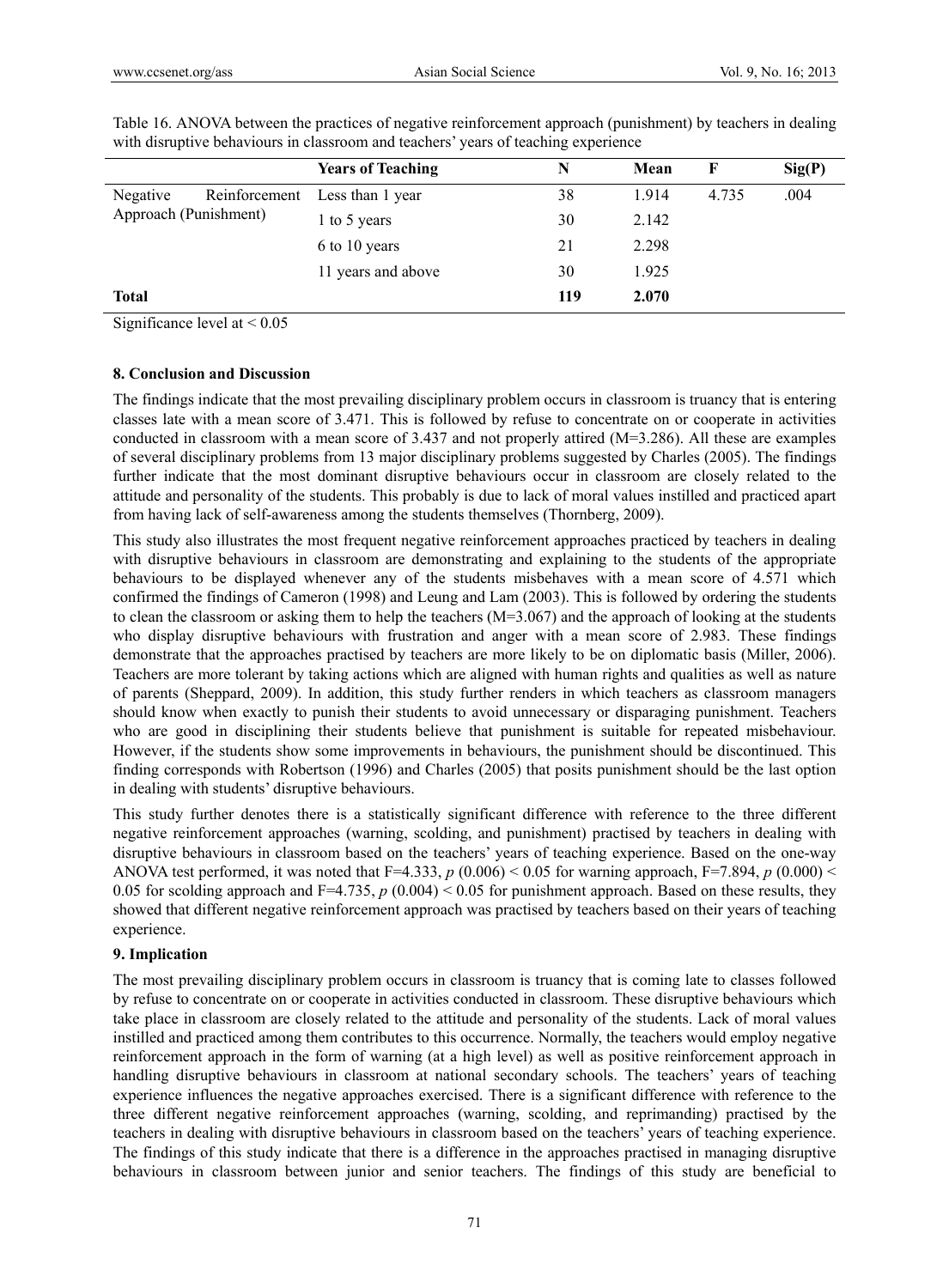administrators and teachers in schools as guidelines to improve the effectiveness of teaching and learning process in classroom by effectively dealing with disruptive behaviours. Positive behaviour enhancement approach is suggested to be a pillar for managing students' behaviour in school as past studies revealed that it has a positive impact on students' psychological well-being. Besides, the findings are also of use to State Education Department and the Ministry of Education in planning and implementing programmes or courses to enhance teachers' professionalism from the aspect of disruptive behaviours management in classroom.

#### **References**

- Ahmad, J. (1993*). Tinjauan mengenai kekangan-kekangan dalam pelaksanaan sains KBSM di sekolah-sekolah menengah di Negeri Kedah.*
- Akin-Little, K. A., Little, S. G., & Laniti, M. (2007). Teachers' Use of Classroom Management Procedures in the United States and Greece: A Cross-Cultural Comparison. *School Psychology International, 28*(1), 52-63. http://dx.doi.org/10.1177/0143034307075680
- Awang, M. M., Ahmad, A. R., Wahab, J. L. A., & Mamat, N. (2013). Effective Teaching Strategies to Encourage Learning Behaviour. *IOSR Journal of Humanity & Social Sciences, 8*(2), 35-40. http://dx.doi.org/10.9790/0837-0823540
- Awang, M. M., Jindal-Snape, D., & Barber, T. (2013). A Documentary Analysis of the Government's Circulars on Positive Behavior Enhancement Strategies. *Asian Social Science, 9*(5), 203-208. http://dx.doi.org/10.5539/ass.v9n5p203
- Cameron, R., J. (1998). School discipline in the United Kingdom: Promoting classroom behaviour which encourages effective teaching and learning. *School Psychology Review, 27*(1), 33-44.
- Charles, C. (2005). Building classroom discipline (6th ed.). Boston: Pearson Education.
- Chein, S. M. (2005). *Satu Kajian Berkenaan Pengurusan Disiplin Dalam Bilik Darjah Menurut Persepsi Guru Pra Sekolah.* Tesis Sarjana, Universiti Kebangsaan Malaysia, Bangi.
- Doyle, W. (1986). *Classroom Organisation and Management*. In M. C. Wittrock (Ed.), *Handbook of Researcher Teaching.* New York: Mc.Millan.
- Fernandez-Balboa, J. M. (1991). *Physical Education Student Teacher's Reflections, Beliefs, and Actions Regarding Pupils' Misbehavior.* Journal of Teaching in Physical Education.
- Leung, C. M., & Lam, S. f. (2003). The effects of regulatory focus on teachers' classroom management strategies and emotional consequences. *Contemporary Educational Psychology, 28*(1), 114-125. http://dx.doi.org/10.1016/S0361-476X(02)00009-7
- Majzub, R. M., Meerah, T. S. M., Karim, F., & Hassan, A. J. (1991). *Disiplin Dalam Pendidikan*. Kuala Lumpur: Nurin Enterprise.
- Meng, E. A. (2001). *Pedagogi II (Edisi Kedua).* Shah Alam: Penerbit Fajar Bakti Sdn. Bhd.
- Miller, A. (2006). *Teachers, parents and classroom Behaviour. A psychosocial approach*. Glasgow: Open University Press.
- Monroe, C. R. (2009). Teachers Closing the Discipline Gap in an Urban Middle School. *Urban Education, 44*(3), 322-347. http://dx.doi.org/10.1177/0042085908318716
- Morrison, M. (2009). *Leadership and Learning*. New York: Information Age Publishing.
- Obenchain, K. M., & Taylor, S. S. (2005). Behavior Management: Making It Work in Middle and Secondary. *The Clearing House: A Journal of Educational Strategies, Issues and Ideas, 79*(1), 7-11. http://dx.doi.org/10.3200/TCHS.79.1.7-11
- Rogers, B. (2007). *Behaviour Management: A whole-school Approach* (2nd ed.). London: Paul Chapman Publishing.
- Sang, M. S. (2004). *Ilmu Pendidikan Untuk KPLI*. Subang Jaya: Kumpulan Budiman Sdn. Bhd.
- Sheppard, A. (2009). A school attendance and attainment: poor attenders' perceptions of schoolwork and parental involvement in their education. *British Journal of Special Education, 36*(2), 104-111. http://dx.doi.org/10.1111/j.1467-8578.2009.00413.x
- Sugai et al. (2000). Applying Positive Behavioral Support and Functional Behavioral Assessment in Schools. *Journal of Positive Behavioral Interventions, 2*, 131-143. http://dx.doi.org/10.1177/109830070000200302